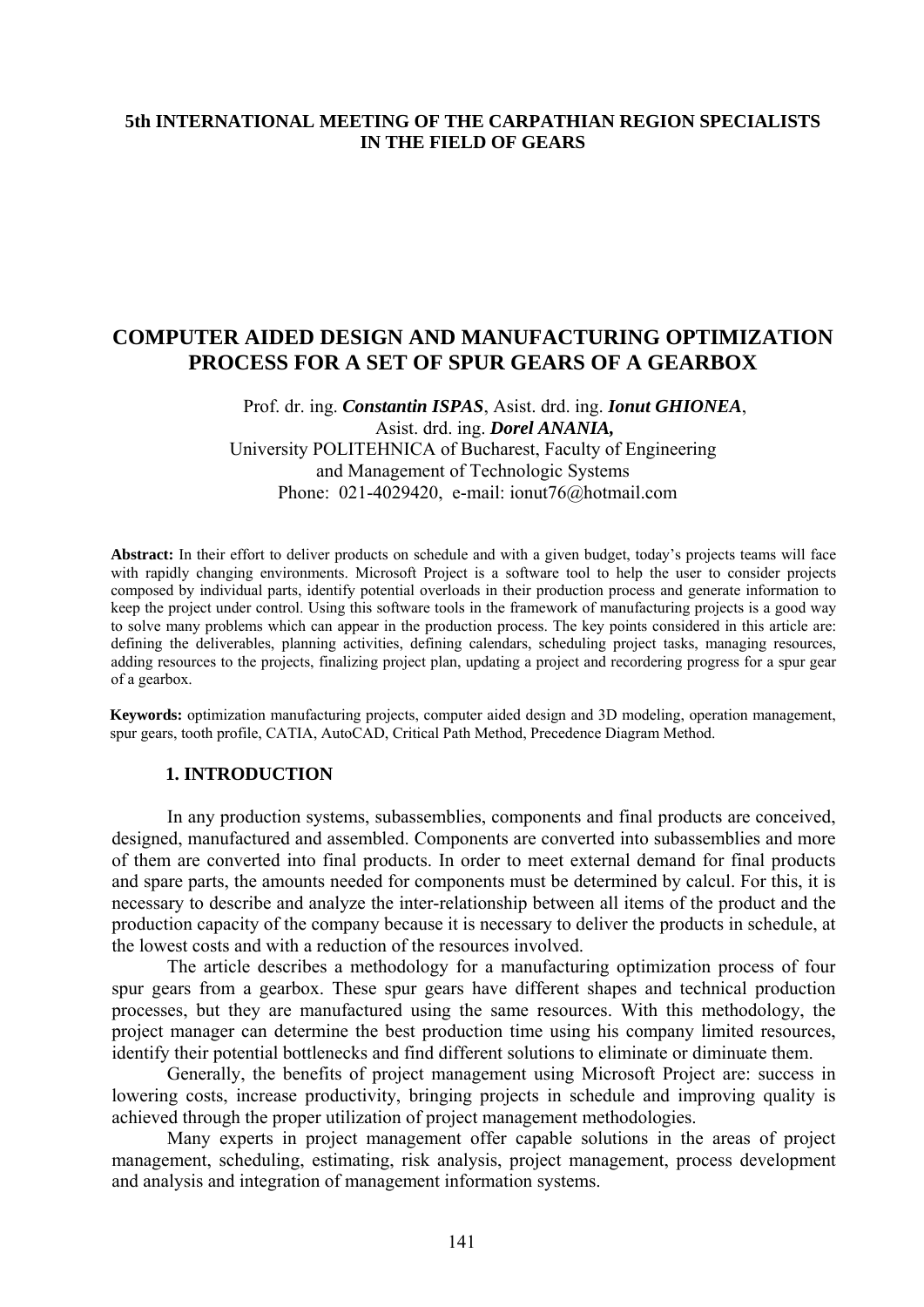#### **2. THE FUNDAMENTAL ELEMENTS OF PROJECT MANAGEMENT**

A project can be defined as a temporary endeavor undertaken to create a unique product or service. A manufacturing project is usually a one-time activity with a well-defined set of objectives and results. It can be divided into sub-tasks that must be accomplished in order to achieve the project goals. The project is complex enough that the sub-tasks require careful coordination and control in terms of timing, precedence, cost and performance.

The project manager is authorized to direct activities, spend money (usually within preset limitation), request material resources and personnel and start the project on its way. The process of developing the project plan varies from organization to organization, but any project plan should contain the following elements:

Overview – a short summary of objectives and scope of the project;

• Objectives – contain a more detail statement of the general goals noted in the overview section;

• General approach – describes the both managerial and technical approaches to the work. The technical approaches describes the relationship of the project to available technologies and the managerial approach takes note of any deviation from routine procedures, for example, the use of subcontractors for some parts of the work;

• Contractual aspects – includes a complete list and description of all reporting requirements, customer-supplied resources, liaison arrangements, advisory committees, project review and cancellation procedures, proprietary requirements, any specific procedure for changing any of them;

Schedules – various schedules and a list of all milestone events;

• Resources – in this part appear two aspects. The first is the budget, both capital and expense requirements are detailed by task project budget. The second aspect is the cost monitoring and procedures which must be designed to cover special resource requirements for the project, such as special machines, test equipment, laboratory usage, logistics, field facilities and special materials;

• Personnel – represents a list with the personnel required for the project;

Evaluation methods – any project must be evaluated by standards and methods established at the project's start;

Potential problems.

These are the elements that constitute the project plan and are the basis for the more detailed planning of the budgets, schedules, work plan and management of manufacturing projects.

## **3. DESIGNING THE GEARBOX AND SCHEDULING THE PROJECT PLAN**

The considered mechanism transmits the movement in two steps between the input (primary) shaft and the exit (secondary) shaft. In the design phase, for an accurate calculus, there were also involved the values for the power and the rotation speed for both shafts.

In order to establish the coordinates of points defining the tooth profile, a C++ program was elaborated, based on the parametric equations of the involute flank profile, cinematically generated by rolling on the pitch circle.

The tooth profile was generated using this C++ program and AutoCAD 2000 and saved under the DWG file format on the hard disk. This format, as well as the DXF format are recognized and imported by CATIA V5. Thus, the profile and flank lines are represented in a parametric CAD environment, the tooth profile is extruded along the flank line and the tooth is generated as 3D model. Then, the four spur gears are differently generated based on their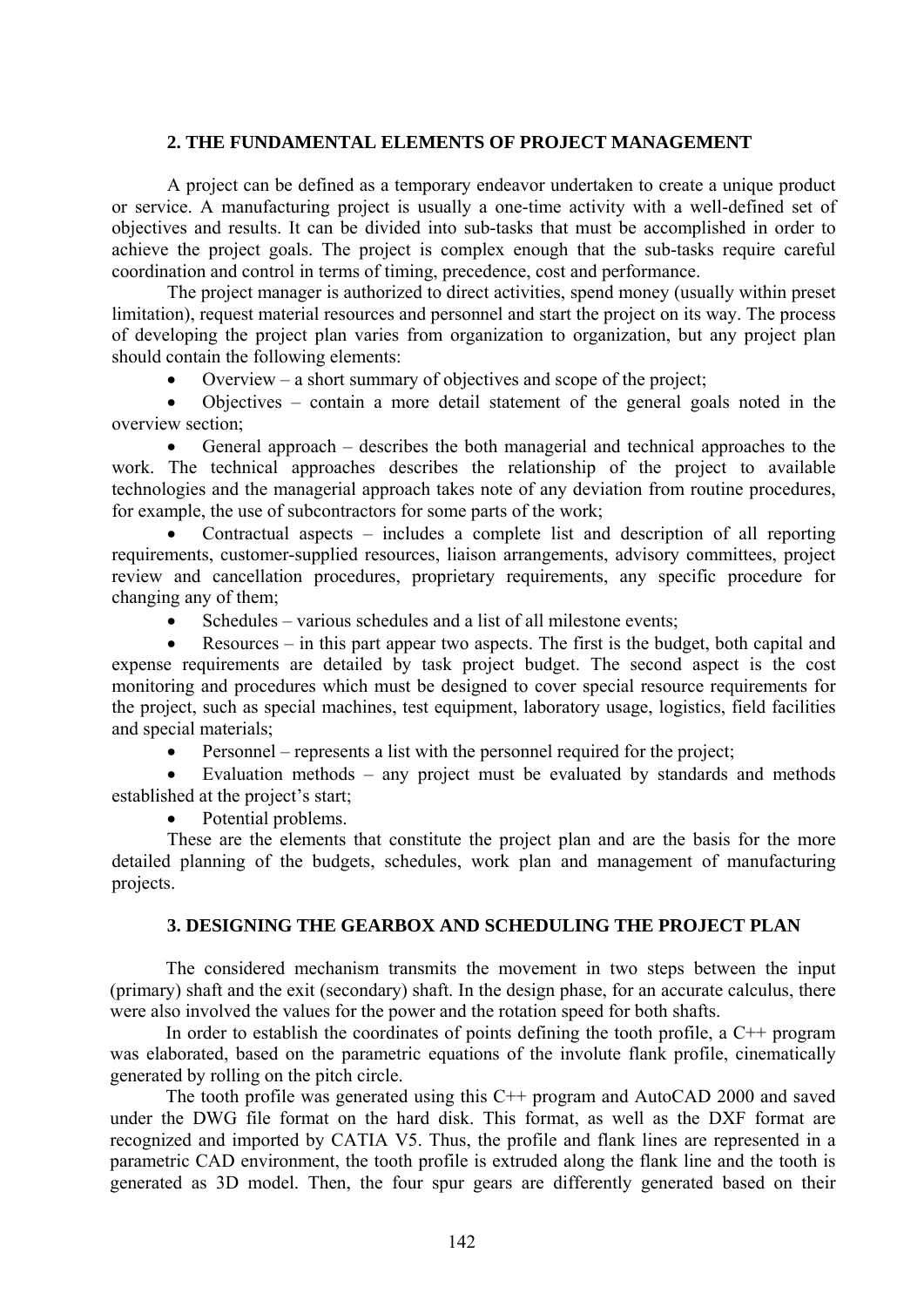functional role. AutoCAD was used to generate the complex tooth profile according to specified technical dimensions and CATIA to parametrically model the tooth, the spur gears and, alongside the other components, the gearbox.

In figure 1 are shown some elements of the gearbox in two isometric views. These elements are: the four spur gears, a splined shaft, a cylindrical shaft and four ball-bearings.



**Fig.1.** Elements of the gearbox

In figure 1 the gearbox elements are presented in a functional assembly. The case study considered in this article concern only the manufacturing optimization process of the four spur gears, so they are presented in 3D models in figure 2, with their module and tooth number.



**Fig. 2.** The 3D models of the four spur gears

To manufacture these spur gears, the project manager should consider the following machine-tools, called, from now on, resources: one circular saw, two centre lathes, one milling machine, one slotting machine, one broaching machine, two gear-cutting machines, one bordercutting machine for gears, one installation for heat treatment, two gear-grinding machines, two gear-grinding machines with abrasive blade and some control instruments.

To make effective decisions and take related actions, it is necessary that the project manager and the members of the team have a high level of competency in planning, scheduling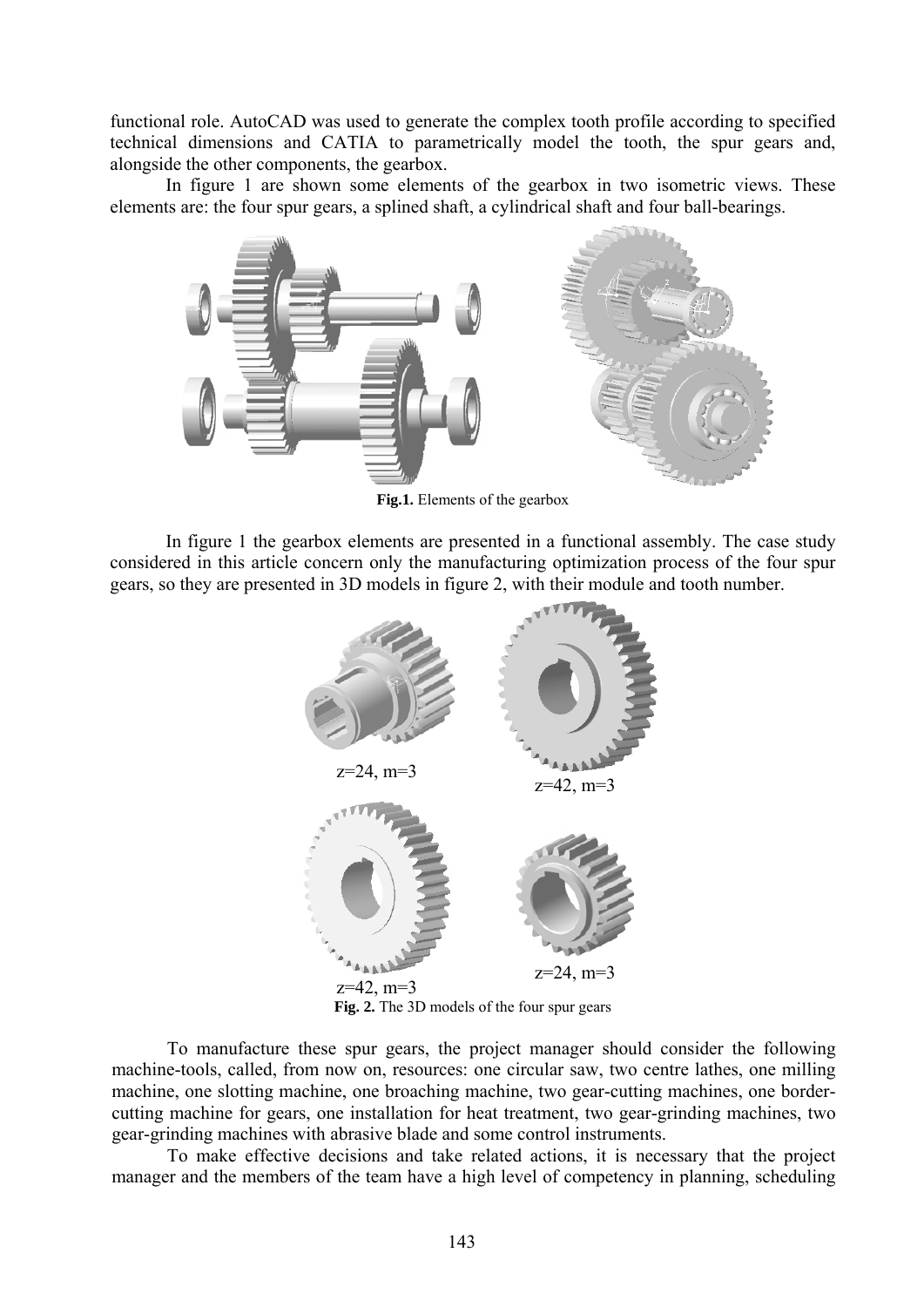and control and these functions are directly connected. An important part of a project manager's responsibility is the coordination of a variety of related activities, which constitute the project scope. Determining the content, sequence and inter-relationship of such activities will assist him in creating a project plan.

Planning can be defined as making decisions now with the objective of influencing the future. Planning can also be seen as the desk study of what is anticipated will happen in the future. To ensure that will be no unpleasant surprises that have not been anticipated, planning needs to be an important preoccupation in any company.

One of the most important responsibilities in a project is the planning of activities, analyzing and integrating their effects and executing the resulting project plans. Because of the relatively short duration and prioritized control that exists in many projects, there is a requirement for formalized detailed planning. This is done through the development of a project scheduled plan. The first version of this plan is developed during the conception phase.

A view in the activities diagram looking for inter-relationship may reveal where resources can be shifted or rescheduled to enable a significant reduction in the overall time for project completion. A diagram of sequences and inter-relationships will aid much in coordinating inputs and activities and reducing confusion and delays. Activity diagrams models have a special significance because they have certain mathematical characteristics that enhance their value in finding optimal solutions for complex problems. Initiating a project or each phase of a project requires the following procedures: stating the problems, identifying the goals, listing the objectives, preliminary determination of constraints, identification of assumptions and risks.

The five steps in the detailed procedures of the planning process are:

- a. identifying the activities;
- b. determining the sequence of activities;
- c. estimating the time durations of each activity;
- d. identifying the critical activities;
- e. modeling the allocation of resources.

Scheduling is the determination of the timing of activities and it follows logically from the planning process. The scheduled plan is a tool to determine the activities necessary to complete a project, the sequence and the timeframe within which activities must be completed.

The Program Evaluation and Review Technique (PERT) and Critical Path Method (CPM) were developed in the same period by separated groups for performing the planning and control functions in the management of project.

The original PERT and CPM models differed in the way they treat time and cost factors. PERT considered only the time variable. Precedence Diagram Method (PDM) is a most complex version of Critical Path Method (CPM). The complexity arises through the greater number of dependences between activities and events.

In PDM are four logical relationships between activities as follows in figure 3:



The identified project activities are grouped into a system which is broken down into subsystems and elements. The work breakdown structure (WBS) is the break down of the project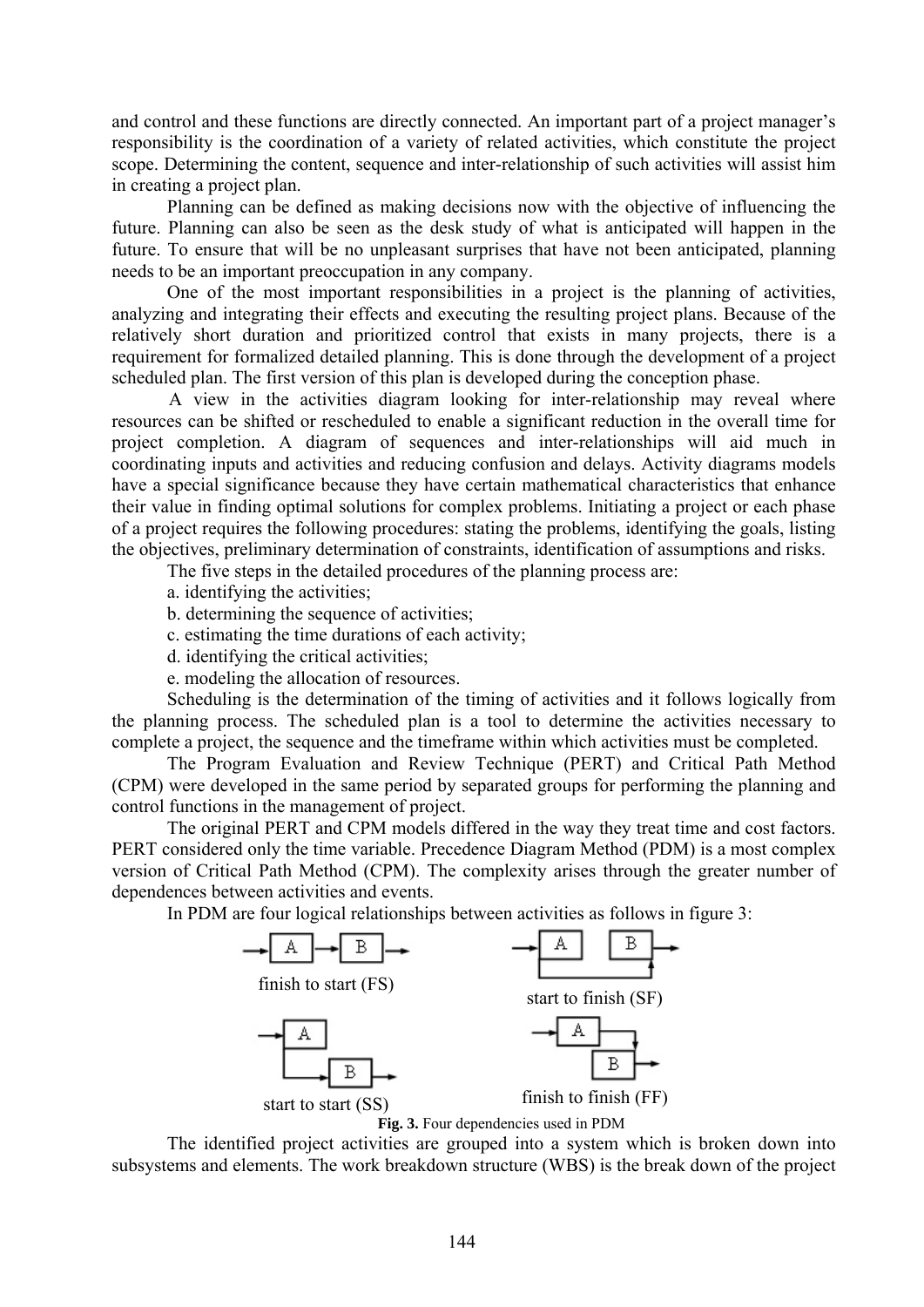into all activities and task needed to design, procure, implement and complete the project (the spur gears production).

The WBS is a mean of displaying the physical subsystems to be developed or produced. The first step in creating a WBS is to divide the total project into major work sub-projects. These sub-projects are then subdivided into units which are subdivided and so on.

This level-by-level breakdown continues so that the scope and complexity of work elements is reduced with each level of breakdown. This analysis will reduce the project into elements that can be thoroughly and accurately defined, budgeted, scheduled and controlled.

As each activity and task is identified, so the work associated with each element is further elaborated and more clearly specified. During this process, the questions that the team needs to ask include "What else is needed?" and "What has been missed?" By the time, the WBS is completed, all work on the project has been completely defined.

The project objective is to manufacture 100 pieces of each spur gear for 100 gearboxes using the company limited resources, at the lowest costs and in the shortest time, without the requisition for other resources and/or overtime work. For each spur gear there were calculated all the technological times, in minutes, and were established the allocated resources (R1…R15).

The operations structure for the considered project is shown in Table 1.

| <b>Spur</b>                   | <b>Operation</b>   | <b>Operation</b> | <b>Duration</b> | Predecessor      | <b>Resource</b>                     | <b>Resource</b> |
|-------------------------------|--------------------|------------------|-----------------|------------------|-------------------------------------|-----------------|
| gear                          |                    | code             | (minutes)       |                  |                                     | code            |
| Gear 1<br>$z = 24$ ,<br>$m=3$ | Cutting from ingot | A11              | $\overline{4}$  |                  | Circular saw                        | R1              |
|                               | Lathing 1          | $\overline{A12}$ | $\overline{12}$ | A11              | Centre lathe 1                      | R2              |
|                               | Lathing 2          | A13              | $\overline{5}$  | A12              | Centre lathe 2                      | R <sub>3</sub>  |
|                               | Finishing lathe    | A14              | 5               | A13              | Centre lathe                        | R2              |
|                               | Key groove milling | A15              | $\overline{4}$  | A14              | Milling machine                     | R4              |
|                               | <b>Broaching</b>   | A16              | $\overline{6}$  | A15              | Broaching machine                   | R <sub>6</sub>  |
|                               | Gear-cutting       | A17              | $\overline{30}$ | A16              | Gear-cutting machine 1              | R7              |
|                               | Border-cutting     | A18              | $\overline{16}$ | A17              | Border-cutting machine              | R <sub>9</sub>  |
|                               | Heat treatment     | A19              | 6               | A18              | for gears<br>Installation for heat  | R10             |
|                               |                    |                  |                 |                  | treatment                           |                 |
|                               | Internal grinding  | A110             | $\overline{9}$  | A19              | Gear-grinding machine 1             | R11             |
|                               | External grinding  | A111             | $\overline{8}$  | A110             | Gear-grinding machine 1             | R11             |
|                               | Spline grinding    | A112             | 25              | A111             | Gear-grinding machine 2             | R12             |
|                               | Gear grinding      | A113             | $\overline{25}$ | A112             | Gear-grinding machine               | R13             |
|                               |                    |                  |                 |                  | with abrasive blade 1               |                 |
|                               | Control            | A114             | $\overline{7}$  | A113             | Control instruments                 | R15             |
| Gear 2<br>$z=42$ ,<br>$m=3$   | Cutting from ingot | A21              | $\overline{7}$  | $\blacksquare$   | Circular saw                        | R1              |
|                               | Lathing 1          | A22              | 5               | A21              | Centre lathe 1                      | R <sub>3</sub>  |
|                               | Lathing 2          | A23              | 8,3             | A22              | Centre lathe 2                      | R2              |
|                               | Finishing lathe    | A24              | $\overline{4}$  | A23              | Centre lathe                        | R <sub>3</sub>  |
|                               | Key groove sloting | A25              | $\overline{5}$  | A24              | Slotting machine                    | R <sub>5</sub>  |
|                               | Gear-cutting       | A26              | 35              | A25              | Gear-cutting machine 2              | R8              |
|                               | Border-cutting     | A27              | 16              | A26              | Border-cutting machine<br>for gears | R <sub>9</sub>  |
|                               | Heat treatment     | A28              | 4,5             | A27              | Installation for heat<br>treatment  | R10             |
|                               | Internal grinding  | $\overline{A29}$ | 5               | A28              | Gear-grinding machine 1             | R11             |
|                               | External grinding  | A210             | $\overline{3}$  | A29              | Gear-grinding machine 1             | R11             |
|                               | Gear grinding      | A211             | $\overline{30}$ | A210             | Gear-grinding machine               | R14             |
|                               |                    |                  |                 |                  | with abrasive blade 2               |                 |
|                               | Control            | A212             | 4,5             | A211             | Control instruments                 | R15             |
|                               | Cutting from ingot | A31              | 7               |                  | Circular saw                        | R1              |
|                               | Lathing 1          | $\overline{A32}$ | $\overline{6}$  | $\overline{A31}$ | Centre lathe 1                      | R <sub>3</sub>  |

**Table 1.** Work breakdown structure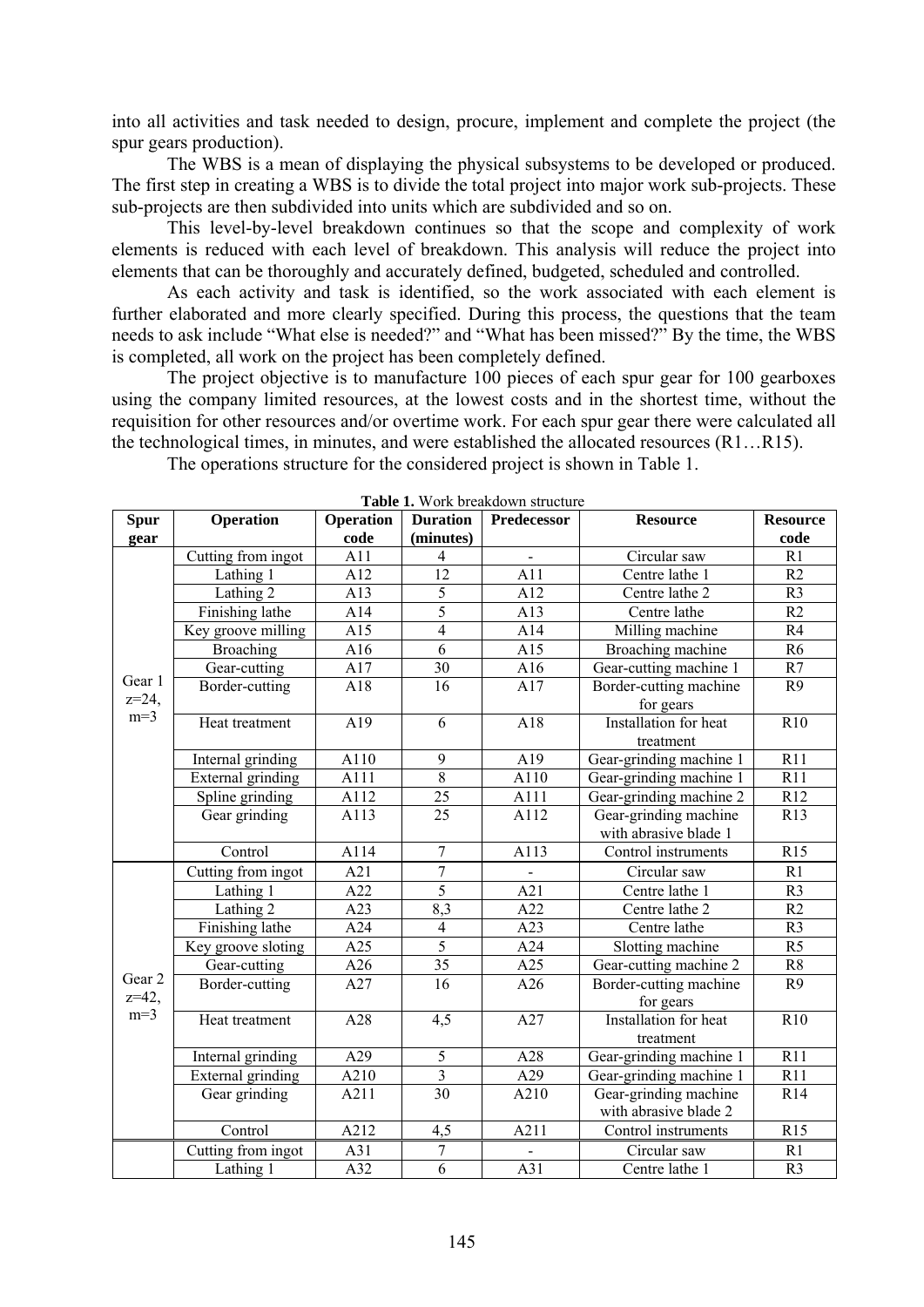| Gear 3<br>$z=42$ ,<br>$m=3$ | Lathing 2          | A33  | 8,5             | A32            | Centre lathe 2          | R2             |
|-----------------------------|--------------------|------|-----------------|----------------|-------------------------|----------------|
|                             | Finishing lathe    | A34  | 4,5             | A33            | Centre lathe            | R <sub>3</sub> |
|                             | Key groove sloting | A35  | 5,5             | A34            | Slotting machine        | R <sub>5</sub> |
|                             | Gear-cutting       | A36  | 35              | A35            | Gear-cutting machine 2  | R <sub>8</sub> |
|                             | Border-cutting     | A37  | $\overline{25}$ | A36            | Border-cutting machine  | R <sub>9</sub> |
|                             |                    |      |                 |                | for gears               |                |
|                             | Heat treatment     | A38  | 4,5             | A37            | Installation for heat   | R10            |
|                             |                    |      |                 |                | treatment               |                |
|                             | Internal grinding  | A39  | 6               | A38            | Gear-grinding machine 1 | R11            |
|                             | External grinding  | A310 | 3               | A39            | Gear-grinding machine 1 | R11            |
|                             | Gear grinding      | A311 | 30              | A310           | Gear-grinding machine   | R14            |
|                             |                    |      |                 |                | with abrasive blade 2   |                |
|                             | Control            | A312 | 4,5             | A311           | Control instruments     | R15            |
| Gear 4<br>$z=24$ ,<br>$m=3$ | Cutting from ingot | A41  | $\overline{4}$  | $\blacksquare$ | Circular saw            | R1             |
|                             | Lathing 1          | A42  | 4,5             | A41            | Centre lathe 1          | R <sub>2</sub> |
|                             | Lathing 2          | A43  | 6               | A42            | Centre lathe 2          | R <sub>3</sub> |
|                             | Finishing lathe    | A44  | 2,5             | A43            | Centre lathe            | R <sub>2</sub> |
|                             | Key groove sloting | A45  | $\overline{5}$  | A44            | Slotting machine        | R <sub>5</sub> |
|                             | Gear-cutting       | A46  | 30              | A45            | Gear-cutting machine 1  | R7             |
|                             | Border-cutting     | A47  | 16              | A46            | Border-cutting machine  | R <sub>9</sub> |
|                             |                    |      |                 |                | for gears               |                |
|                             | Heat treatment     | A48  | $\overline{4}$  | A47            | Installation for heat   | R10            |
|                             |                    |      |                 |                | treatment               |                |
|                             | Internal grinding  | A49  | 6               | A48            | Gear-grinding machine 1 | R11            |
|                             | External grinding  | A410 | $\overline{2}$  | A49            | Gear-grinding machine 1 | R11            |
|                             | Gear grinding      | A411 | 25              | A410           | Gear-grinding machine   | R13            |
|                             |                    |      |                 |                | with abrasive blade 1   |                |
|                             | Control            | A412 | 4,5             | A411           | Control instruments     | R15            |

# **4. THE SEQUENCE OF ACTIVITIES AND OPTIMISING THE PROJECT DURATION**

The next step in planning the manufacturing process is to develop a logic diagram, which can also be called a "sequential activity diagram" or "flow diagram" (figure 4).



In figure 4 is presented the sequential activity diagram for the analyzed project. This diagram is created in Microsoft Project based on the data included in Table 1.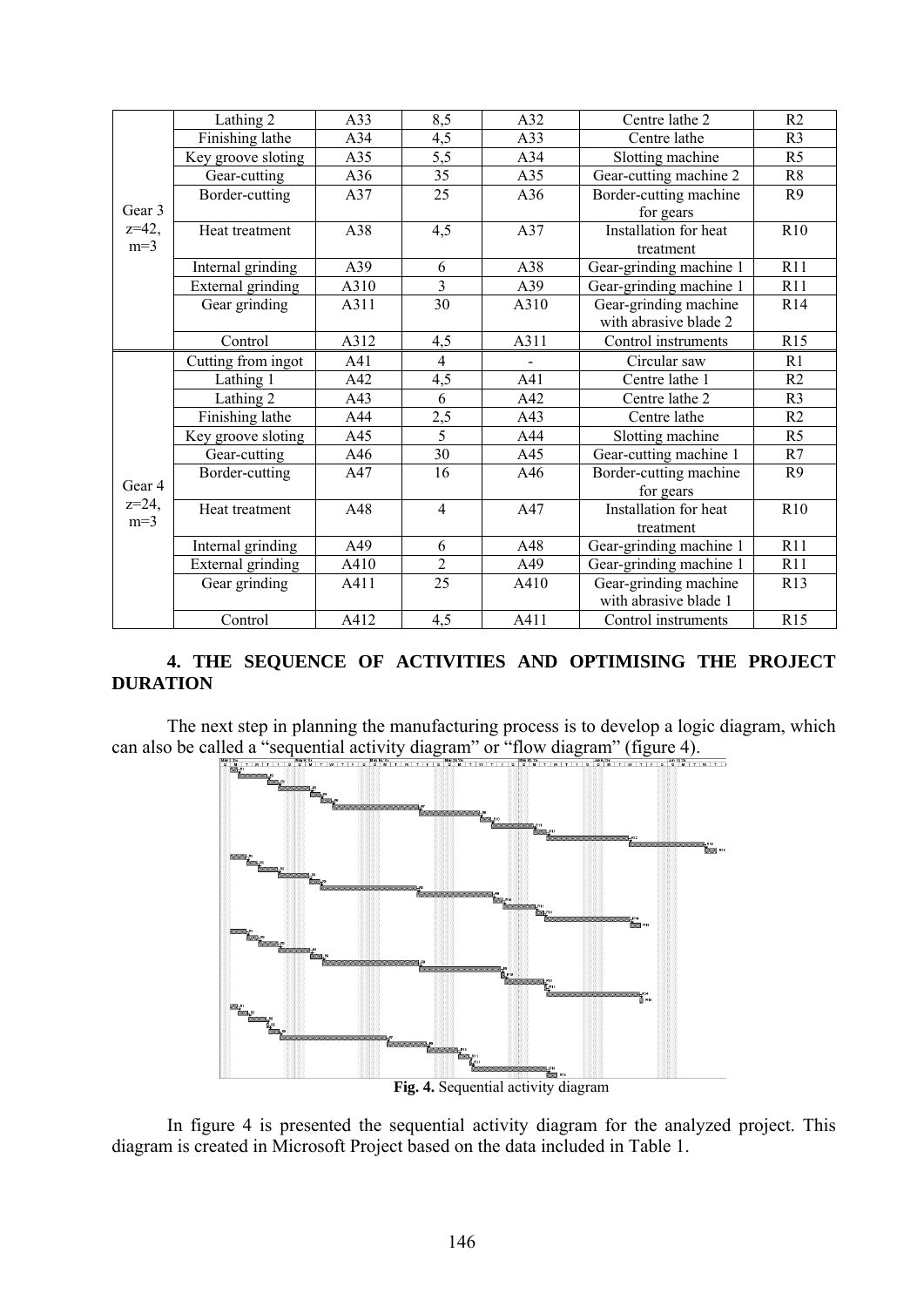The first step in resource aggregation is to derive a bar chart from the sequential activity diagram that was developed for the project. The completed bar chart is used to unite the resources with the time schedule. This is simply carried out by determining the resources needed for each time unit – hour, day, month – for each activity.

At this moment, each spur gear has a sequence of activities placed in a time scale related to their durations and relations with activities from other spur gears.

Each activity has been associated with a resource. In this case, the resources are represented by machine-tools, but they also can be one of following types: humans, materials, labor, tools etc.

Initially, for every resource, there are provided one or more activities at the same time. Thus, each resource may become over allocated (resource loading is greater than 100%) and the company may need more machine-tools, which are expensive.

Figure 5 presents, as example, the situation for resource R7, over allocated just in some days (the maximum loading value is 200%). For this reason, an extra machine-tool is not necessary and the project manager, using Microsoft Project, will try to eliminate the overload.



Putting together a workable schedule that satisfies all constraints is not an easy task. Shortage of resources can significantly affect the initiation, performance and completion of activities. Limits imposed on resources can be dealt with in several ways. One way is to level the use of resources so that the project completion date can be achieved, respecting all the imposed constraints. This process is known as "resources leveling".

By showing the loading graph for resources, it is clear where and when the over-demands exceed resource availability. If the resource demands exceed the resource availability during any time period, then either the resources will need to be rescheduled or the schedule of activities will need to be amended.

Usually, the number of resources available is limited and there is no possibility of bringing in additional resources. Using the *Level Resources* option in Microsoft Project, the sequential activity diagram is now leveled and presented in figure 6.



**Fig. 6.** Sequential activity diagram after leveling